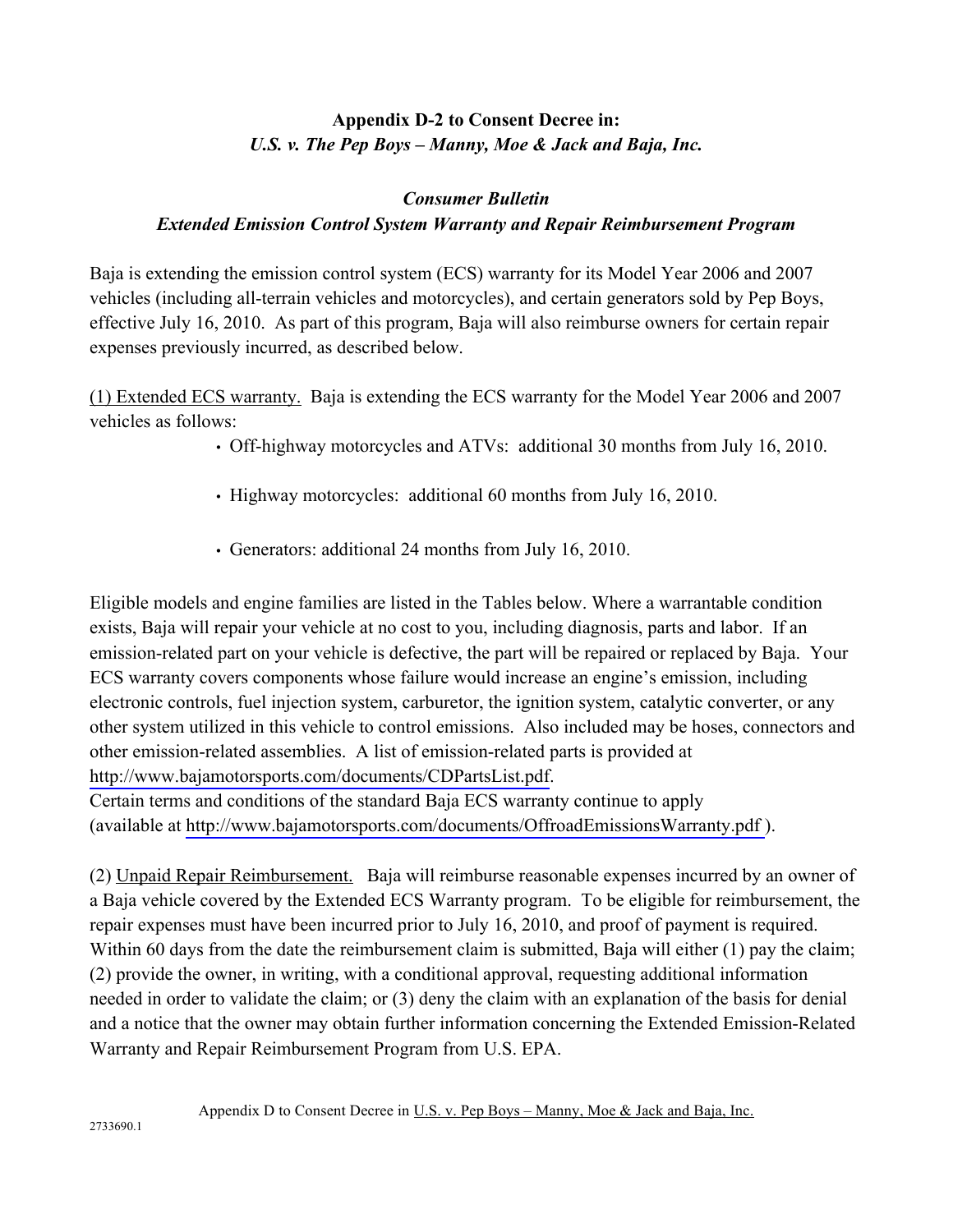For questions regarding this consumer bulletin, or to obtain a repair reimbursement claim form, please call Baja Motorsports toll free at:

866-260-8630 Monday – Friday, 9:00 AM - 7:00 PM EST Baja Motorsports P.O. Box 61150 Phoenix, AZ 85082

service@bajamotorsports.netYou may report questions or concerns regarding compliance with the terms of this Extended ECS Warranty program by contacting:

Director, Air Enforcement Division U.S. Environmental Protection Agency 1200 Pennsylvania Ave., N.W. (2242A) Washington, DC 20460 (202) 564-2260

*Note: This project is being undertaken in connection with the settlement of an enforcement action, United States v. The Pep Boys – Manny, Moe & Jack and Baja, Inc., taken on behalf of the U.S. Environmental Protection Agency under the Clean Air Act.* 

| Table 1                                                                                |                      |  |
|----------------------------------------------------------------------------------------|----------------------|--|
| <b>Recreational Vehicle Model</b>                                                      | <b>Engine Family</b> |  |
| <b>Model Year 2006</b>                                                                 |                      |  |
| BA90/Baja 90, WD50, Wilderness 50                                                      | 6GDDX0.90NFG         |  |
| BA150/Baja 150                                                                         | 6CQLX0.15ATV         |  |
| WD50U, WD50U1, WD90, WD90U/Wilderness 50U,<br>50U1, 90, 90U / BA49, BA50 / Baja 49, 50 | Unknown              |  |
| DB30/Doodle Bug, Viper, Blitz, Dirt Bug, Racer                                         | 6CLGS.09852F         |  |
| DN150/Dune 150 / BR150, BR150-1 / Reaction 150, 150-1                                  | 6AVIX.150SB1         |  |
| DR49, DR70, DR50, DR50-R/Dirt Runner 49, 70, 50, 50-R                                  | 6CGQX.049DB1         |  |
| DR90/Dirt Runner 90                                                                    | 6CGQX.107DB1         |  |
| DR125, DR150/Dirt Runner 125, 150                                                      | 6CGQX.149DB1         |  |
| MB165, MB165C/Mini Baja 165, 165C, HT65/Heat 65,<br>TR65/Trail 65, BB65/Blaster 65     | 6CHGS.1961CH         |  |
| STR125/Storm                                                                           | 6DDIX0.12NFG         |  |
| WD250U, WD250UR, WD250U-2/Wilderness 250U,                                             | 6CQLX0.25ATV         |  |
| 250UR, 250U-2                                                                          | 6JNHX.229001         |  |
| X150/ Extreme                                                                          | 6NMRX0.15            |  |
| X300/ Extreme                                                                          | 6NMRX0.29NFG         |  |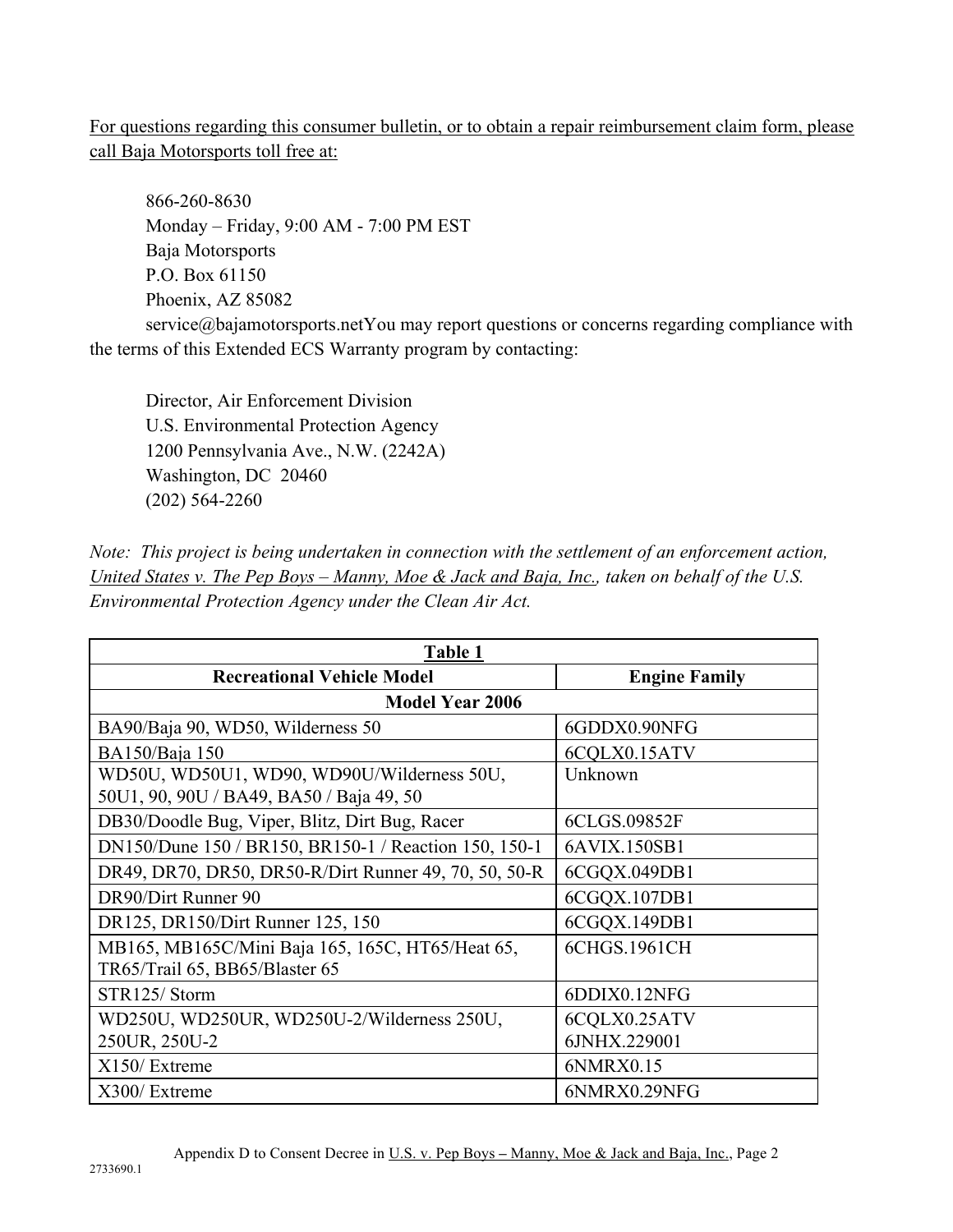| <b>Model Year 2007</b>                                      |                              |
|-------------------------------------------------------------|------------------------------|
| BA49, BA50/Baja 49, 50, WD50, WD50U,                        | 7LGGX0.07LTF                 |
| WD50U1/Wilderness 50, 50U, 50U1                             | 7AVIX.049FYM                 |
| BA90/Baja 90                                                | 7FYMX.090AM4                 |
| BA150/Baja 150                                              | 7LGGX.150AA1                 |
| BA250/Baja 250                                              | 7KYKX.250AM5                 |
| BR150, BR150-1/Reaction 150, 150-1, DN150/Dune 150          | 7DAZX.150EC1<br>7TJPX.150150 |
| DB30/Doodlebug, Viper, Blitz, Dirt Bug, Racer               | 7CGQX.100BAA<br>7CLGS.09852F |
| <b>DN250/Dune 250</b>                                       | 7RUNX.300XM5                 |
| DR49, DR70/Dirt Runner 49, 70                               | 7CGQX.049DB1                 |
| DR90/Dirt Runner 90, WR90/Warrior 90                        | 7CGQX.107DB1                 |
| DR125, DR150/Dirt Runner 125, 150                           | 7CGQX.149DB1                 |
| DX70, KCR70*                                                | 7CQYX.070A01                 |
| DX110, KCR110*                                              | 7CQYX.125A02                 |
| MB165, MB165C/Mini Baja 165, 165C, HT65/Heat 65             | 7CGQX.200CAA                 |
| STR125/Storm                                                | 7FYMX.125AM4                 |
| TR65/Trail 65, BB65/Blaster 65                              | 7CGQX.200GAA                 |
| WD90, WD90U/Wilderness 90, 90U                              | 7AVIX.086FYA                 |
| WD250U, WD250UR, WD250U-2/Wilderness 250U,<br>250UR, 250U-2 | 7LGGX0.250AM5                |
| WD400U/Wilderness 400U                                      | 7TMTX.400A01                 |
| X250/ Extreme                                               | 7XMTX.250DMA                 |

| Table 2                                             |                      |  |
|-----------------------------------------------------|----------------------|--|
| <b>Highway Motorcycle Model</b>                     | <b>Engine Family</b> |  |
| <b>Model Year 2006</b>                              |                      |  |
| PX250/Phoenix 250                                   | 6DDIC0.23NFG         |  |
| SC50, SC50-P/Scooter 50, 50-P                       | 6SGMC0.05GSV         |  |
| SC125/Scooter 125                                   | 6ZGNC0.12NFG         |  |
| <b>SSR200</b>                                       | 6ZGNC.197GY1         |  |
| <b>Model Year 2007</b>                              |                      |  |
| BV250/Vision                                        | 7TKSC0.25001         |  |
| PX250/Phoenix 250                                   | 7FYMC.250MMA         |  |
| SC50, SC50-P/Scooter 50, 50-P, RT50-2, RT50-R/Retro | 7TMTC.049MC3         |  |
| $50-2, 50-R$                                        | 7QMGC.049QJ4         |  |
| SC125, SC150/Scooter 125, 150                       | 7TMTC.150MC2         |  |